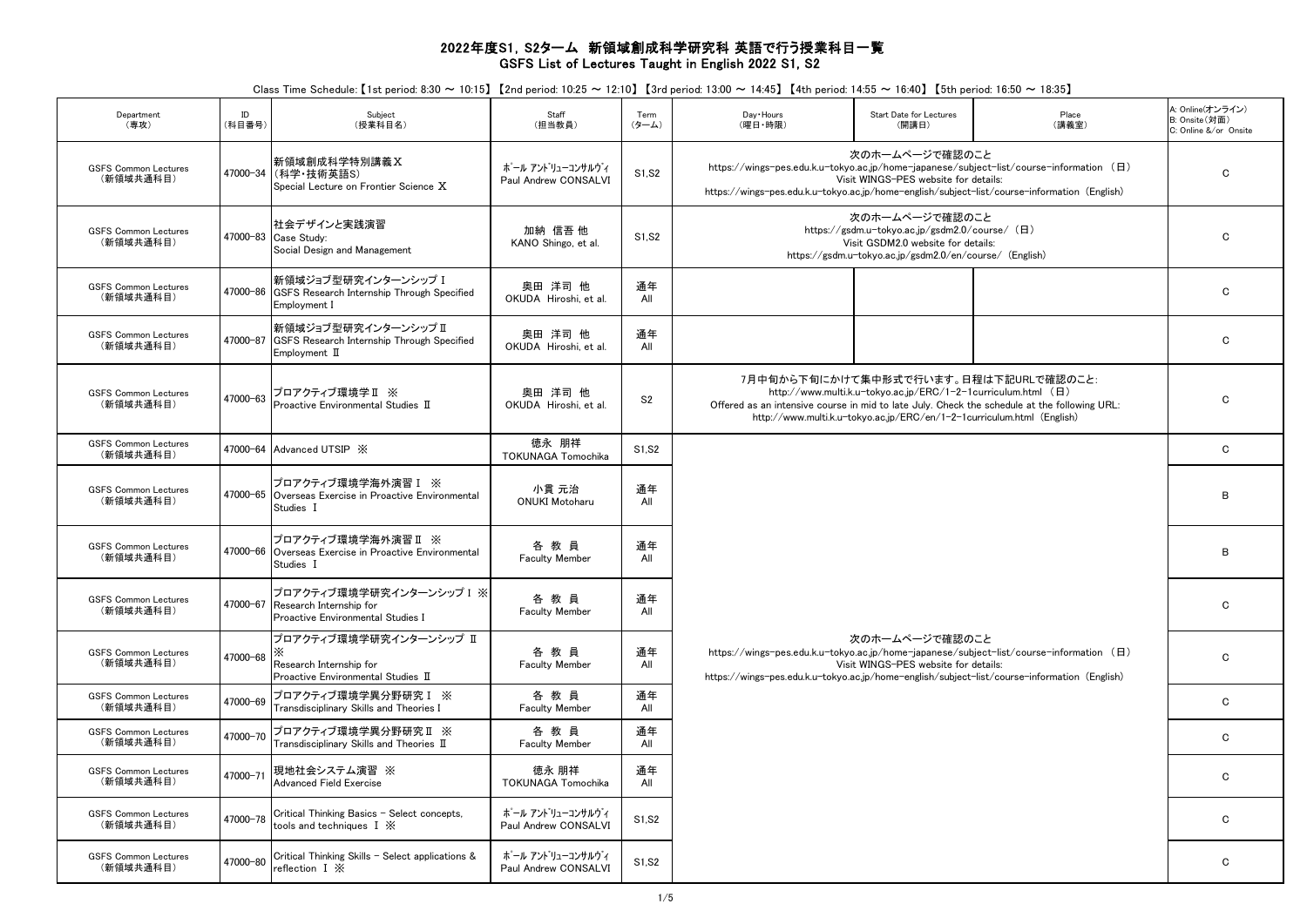Class Time Schedule: 【1st period: 8:30 ~ 10:15】 【2nd period: 10:25 ~ 12:10】 【3rd period: 13:00 ~ 14:45】 【4th period: 14:55 ~ 16:40】 【5th period: 16:50 ~ 18:35】

| Department<br>(専攻)                            | ID<br>(科目番号) | Subject<br>(授業科目名)                                                         | Staff<br>(担当教員)                                                                                                 | Term<br>$(5 - L)$ | Day + Hours<br>(曜日·時限)               | Start Date for Lectures<br>(開講日)                        | Place<br>(講義室)                                                                                                                     | A: Online(オンライン)<br>B: Onsite(対面)<br>C: Online &/or Onsite |
|-----------------------------------------------|--------------|----------------------------------------------------------------------------|-----------------------------------------------------------------------------------------------------------------|-------------------|--------------------------------------|---------------------------------------------------------|------------------------------------------------------------------------------------------------------------------------------------|------------------------------------------------------------|
| Advanced Materials Science<br>(物質系)           | 47100-94     | 新物質科学概論Ⅲ<br>New Introduction to Advanced Materials<br>Science III          | 有馬 孝尚<br>ARIMA Takahisa                                                                                         | S <sub>1</sub>    | 金曜・2限<br>Friday 2nd period           | 4月8日<br>April 8th                                       | Env. Bldg. FS Hall                                                                                                                 | $\mathbf{C}$                                               |
| Advanced Materials Science<br>(物質系)           |              | 新物質科学概論IV<br>47100-85 New Introduction to Advanced Materials<br>Science IV | 植村 卓史<br><b>UEMURA Takashi</b><br>細野 暢彦<br>HOSONO Nobuhiko                                                      | S <sub>2</sub>    | 月曜·2限<br>Monday 2nd period           | 6月6日<br>June 6th                                        | Online                                                                                                                             | A                                                          |
| Advanced Materials Science<br>(物質系)           | 47100-53     | 固体酸化物物性論<br>Physics of transition metal oxides                             | ミック リップマー<br>Mikk LIPPMAA                                                                                       | S1                | 月曜 3限<br>Monday 3rd period           | 4月11日<br>April 11th                                     | Transdiscplinary Sciences Bldg, 2C0                                                                                                | $\mathbf{C}$                                               |
| <b>Advanced Energy</b><br>(先端エネルギー工学)         |              | 47110-35 Fusion Science Special Lecture I                                  | 各教員<br><b>Faculty Member</b>                                                                                    | S1, S2            | 木曜・3限<br>Thursday 3rd period         | 4月7日<br>April 7th                                       | 基盤棟 2D8 先端エネルギー工学講義室<br>Transdiscplinary Sciences, 2D8<br>本郷工学部2号館 244号講義室<br>Hongo campus, Faculty of Engineering<br>Bldg. 2 #244 | $\mathbf C$                                                |
| Complexity Science and Engineering<br>(複雑理工学) | 47130-40     | プラズマ波動物理学<br>Plasma Wave Physics                                           | 辻井 直人<br><b>TSUJII Naoto</b>                                                                                    | S1, S2            | 水曜・3限<br>Wednesday 3rd period        | 4月13日<br>April 13th                                     | オンライン及び本郷<br>Online and Hongo                                                                                                      | C                                                          |
| <b>Integrated Biosciences</b><br>(先端生命科学)     | 47143-01     | 生命科学英語演習<br>Practice in Oral Presentation in English                       | 大矢 禎一<br>OHYA Yoshikazu<br>河村 正二<br><b>KAWAMURA Shoii</b><br>松永 幸大<br>MATSUNAGA Sachihiro<br>尾田 正二<br>ODA Shoji | S1, S2            | 月曜・2限<br>Mon 2nd period              | シラバス、ITC-LMSで周<br>知する。<br>Notify on UTAS and<br>ITC-LMC |                                                                                                                                    | A                                                          |
| <b>Integrated Biosciences</b><br>(先端生命科学)     | 47140-39     | 先端生命科学研究論 II<br>Breakthrough Now and Then II                               | 各教員<br><b>Faculty Member</b>                                                                                    | S1, S2            | 集中講義<br><b>Intensive Course</b>      | メールで通知する。<br>Notify by e-mail                           |                                                                                                                                    | $\mathbf C$                                                |
| <b>Integrated Biosciences</b><br>(先端生命科学)     | 47143-06     | 科学技術英語討論演習<br>Debate on Topics in Science and Technology                   | 松本 直樹<br>MATSUMOTO Naoki<br>久恒 辰博<br><b>HISATSUNE Tatsuhiro</b>                                                 | S1, S2            | 集中講義<br><b>Intensive Course</b>      | シラバス、ITC-LMSで周<br>知する。<br>Notify on UTAS and<br>ITC-LMS |                                                                                                                                    | $\mathbf C$                                                |
| <b>Integrated Biosciences</b><br>(先端生命科学)     | 47140-34     | 生命科学概論 I<br>Frontiers in Life Science I                                    | 大谷 美沙都<br><b>OHTANI Misato</b>                                                                                  | 通年<br>All         | 金曜·4.5限<br>Fri 4th & 5th Period      | シラバス、ITC-LMSで周<br>知する。<br>Notify on UTAS and<br>ITC-LMS |                                                                                                                                    | A                                                          |
| <b>Integrated Biosciences</b><br>(先端生命科学)     | 47140-35     | 生命科学概論 II<br>Frontiers in Life Science II                                  | 大谷 美沙都<br><b>OHTANI Misato</b>                                                                                  | 通年<br>All         | 金曜日 - 4, 5時限<br>Fri 4th & 5th Period | シラバス、ITC-LMSで周<br>知する。<br>Notify on UTAS and<br>ITC-LMS |                                                                                                                                    | A                                                          |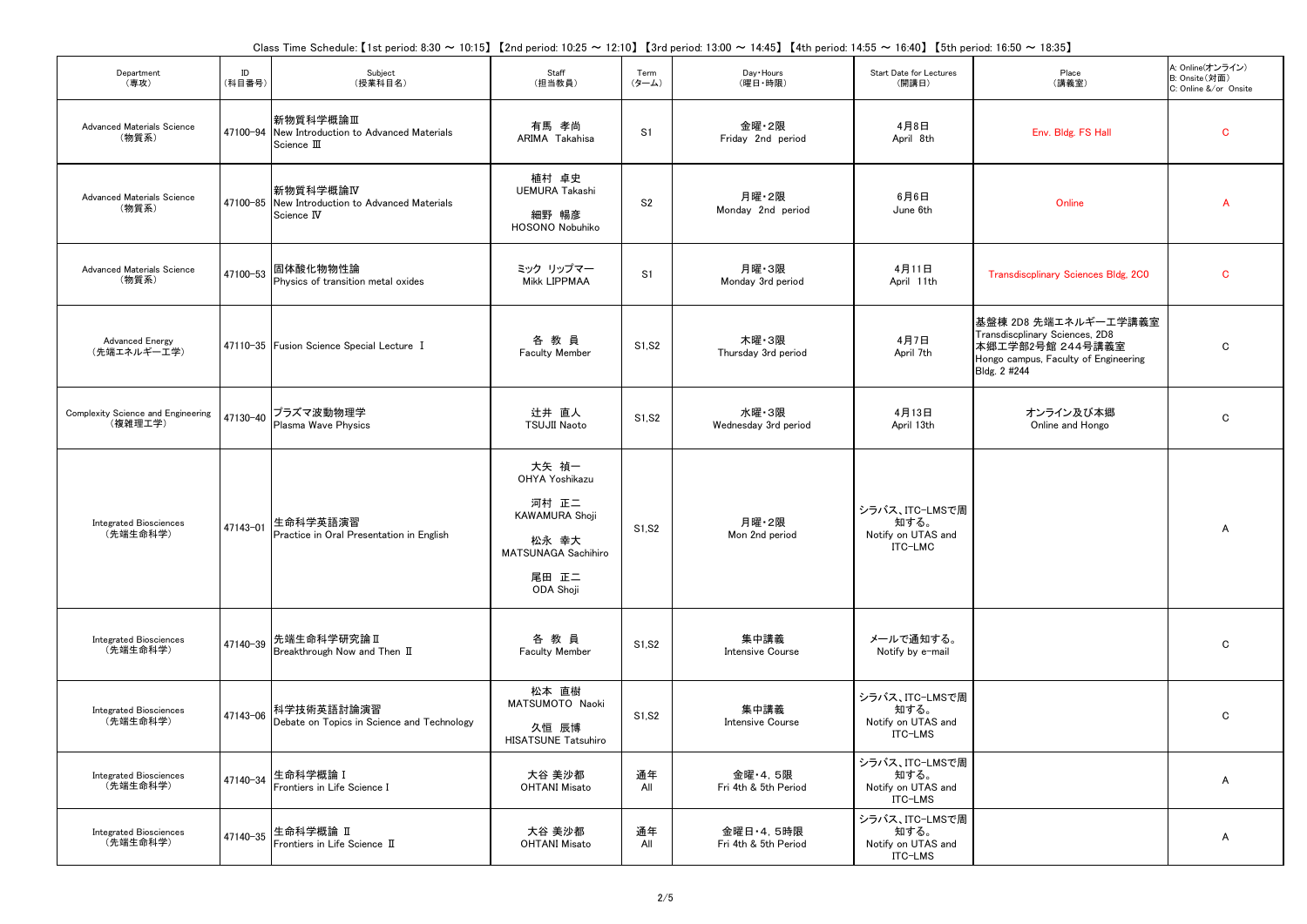| Department<br>(専攻)                                                   | ID<br>(科目番号) | Subject<br>(授業科目名)                                                                         | Staff<br>(担当教員)                                                                                    | Term<br>$(9 - L)$ | Day + Hours<br>(曜日·時限)                                                                                                               | Start Date for Lectures<br>(開講日)                                                                                                            | Place<br>(講義室)                                                                                                                                          | A: Online(オンライン)<br>B: Onsite(対面)<br>C: Online &/or Onsite |
|----------------------------------------------------------------------|--------------|--------------------------------------------------------------------------------------------|----------------------------------------------------------------------------------------------------|-------------------|--------------------------------------------------------------------------------------------------------------------------------------|---------------------------------------------------------------------------------------------------------------------------------------------|---------------------------------------------------------------------------------------------------------------------------------------------------------|------------------------------------------------------------|
| Computational Biology and Medical<br>Sciences<br>(メディカル情報生命)         |              | 国際化演習 I<br>47243-10 Internationalization Exercises I (Poster<br>presentation)              | 松田 浩一<br><b>MATSUDA Koichi</b><br>中野 和民<br>NAKANO Kazumi                                           | S1, S2            | 月曜・5限<br>Monday<br>5th period                                                                                                        | 月曜日<br>【5限】<br>4月18日、25日<br>5月2日、9日、16日、23<br>日、30日<br>Monday [5th period]<br>April 18, 25.<br>May 2, 9, 16, 23, 30                         | 【オンライン講義】<br>白金台: 医科研2号館大講義室<br><b>[Online Class]</b><br>Large Lecture Room,<br>2nd fl. Of 2nd Bldg.,<br>Institute of Medical Science<br>(Shirokanedai) | $\overline{A}$                                             |
| Computational Biology and Medical<br>Sciences<br>(メディカル情報生命)         | 47243-13     | 国際化演習IV<br>Internationalization Exercises $\overline{\textbf{W}}$                          | 中野 和民<br>NAKANO Kazumi<br>富田 野乃<br><b>TOMITA Nono</b>                                              | 通年<br>All         | 東大医科学研究所(白金台キャンパ<br>ス)の「学友会セミナー」のスケジュー<br>ルによる。<br>(Depending on the schedule of<br>'Gakuvukai-seminar "at Shirokanedai-<br>campus.) | 東大医科学研究所(白金<br>台キャンパス)の「学友会<br>セミナー」のスケジュール<br>による。<br>(Depending on the<br>schedule of "Gakuyukai-<br>seminar "at<br>Shirokanedai-campus.) | 【オンライン講義】<br>白金台: 医科研2号館大講義室<br><b>[Online Class]</b><br>Large Lecture Room,<br>2nd fl. Of 2nd Bldg.,<br>Institute of Medical Science<br>(Shirokanedai) | $\overline{A}$                                             |
| Computational Biology and Medical<br>Sciences<br>(メディカル情報生命)         |              | 国際化演習(短期留学プログラム)<br>47243-21 Internationalization Exercises<br>(Short-term global program) | 松田 浩一<br><b>MATSUDA Koichi</b><br>河村 正二<br><b>KAWAMURA Shoji</b><br>大谷 美沙都<br><b>OHTANI Misato</b> | 通年<br>All         | プログラムによって異なる。<br>Depending on the program.                                                                                           | プログラムによって異な<br>る。<br>Depending on the<br>program.                                                                                           | リヨン大学<br>Universite de Lyon                                                                                                                             | $\mathbf C$                                                |
| Minor Program in Sustainability Science<br>(サステイナビリティ学<br>マイナープログラム) | 47251-01     | サステイナビリティ学セミナー I<br>Seminar on Sustainability Science I                                    | 各教員<br><b>Faculty Member</b>                                                                       | 通年<br>All         | 金曜 3限<br>3rd period, Friday                                                                                                          | 4月22日<br>April 22nd                                                                                                                         | 3階353講義室(環境棟3階講義室3)<br>Lecture Room #3, Env. Bldg.                                                                                                      | $\mathbf C$                                                |
| Minor Program in Sustainability Science<br>(サステイナビリティ学<br>マイナープログラム) | 47251-02     | サステイナビリティ学セミナーⅡ<br>Seminar on Sustainability Science II                                    | 各教員<br><b>Faculty Member</b>                                                                       | 通年<br>All         | 金曜 3限<br>3rd period, Friday                                                                                                          | 4月22日<br>April 22nd                                                                                                                         | 3階353講義室(環境棟3階講義室3)<br>Lecture Room #3, Env. Bldg.                                                                                                      | $\mathbf C$                                                |
| Socio Cultural Environmental Studies<br>(社会文化環境学)                    | 47183-03     | 地域水環境演習<br>Seminar on Urban Water Environment                                              | 佐藤 弘泰<br>Hiroyasu Sato                                                                             | S1, S2            | 金曜・2限<br>2nd period. Fridav                                                                                                          | 4月8日<br>April 8th                                                                                                                           | ゼミ室62<br>Seminar Room 62                                                                                                                                | C                                                          |
| <b>International Studies</b><br>(国際協力学)                              | 47191-05     | 国際協力学のための基礎数学<br>Basic Mathematics for International Studies                               | 中田 啓之<br>NAKATA Hiroyuki                                                                           | S <sub>1</sub>    | 月曜·3限, 4限<br>3rd & 4th period, Monday                                                                                                | 4月11日<br>April 11th                                                                                                                         | 環境棟7階講義室7<br>Lecture Room #7, Env. Bldg.                                                                                                                | $\mathbf C$                                                |
| <b>International Studies</b><br>(国際協力学)                              |              | 統計学と定量分析の基礎<br>47190-65 Introduction to Statistics and Quantitative<br>Analysis            | 鈴木 綾<br>SUZUKI Aya                                                                                 | S1, S2            | 月曜・2限<br>2nd period, Monday                                                                                                          | 4月11日<br>April 11th                                                                                                                         | 環境棟7階講義室7<br>Lecture Room #7, Env. Bldg.                                                                                                                | C                                                          |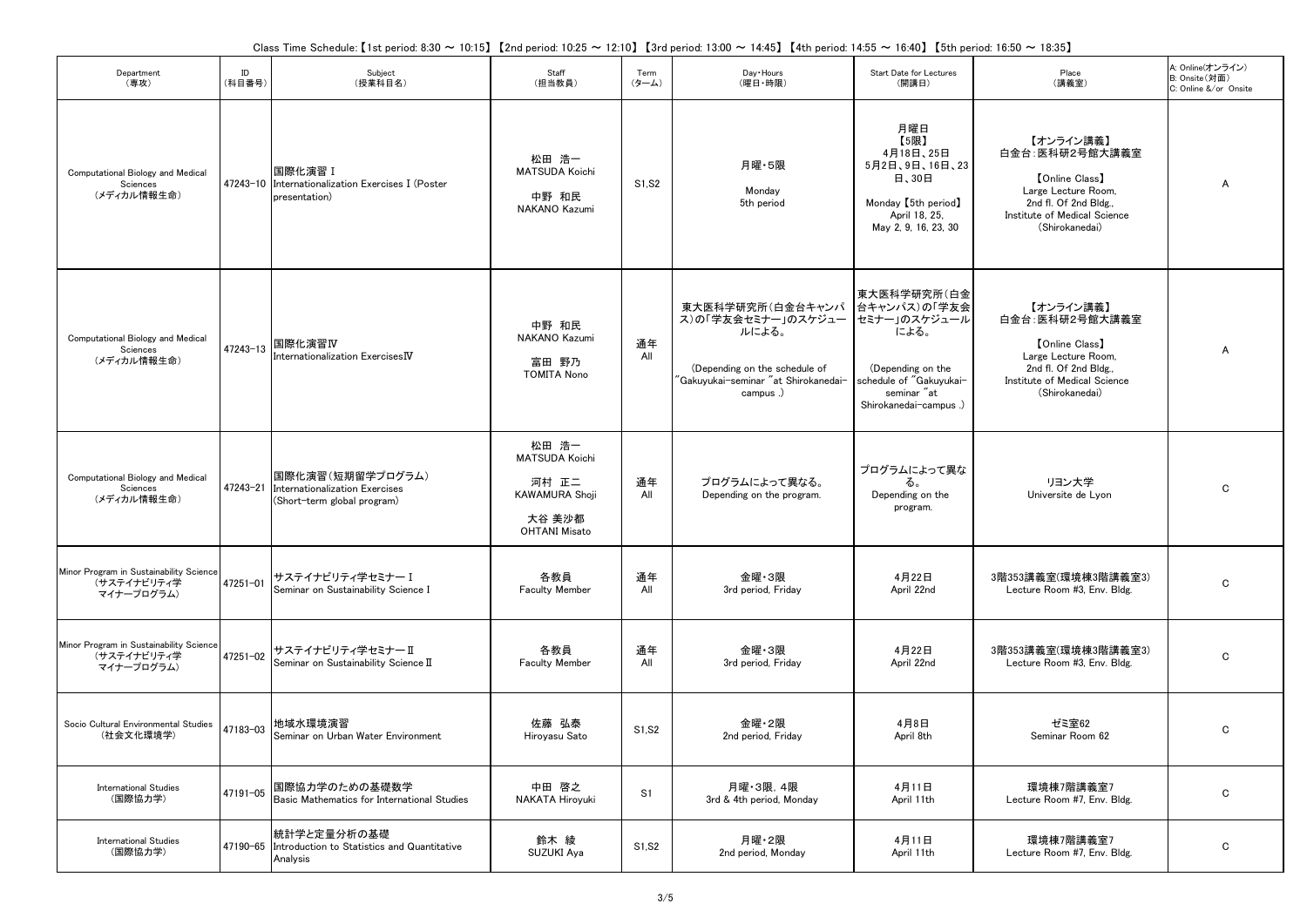| Department<br>(専攻)                              | ID<br>(科目番号) | Subject<br>(授業科目名)                                                                     | Staff<br>(担当教員)                      | Term<br>(ターム)  | Day · Hours<br>(曜日·時限)          | Start Date for Lectures<br>(開講日) | Place<br>(講義室)                                     | A: Online(オンライン)<br>B: Onsite (対面)<br>C: Online &/or Onsite |
|-------------------------------------------------|--------------|----------------------------------------------------------------------------------------|--------------------------------------|----------------|---------------------------------|----------------------------------|----------------------------------------------------|-------------------------------------------------------------|
| <b>International Studies</b><br>(国際協力学)         | 47191-06     | 災害とリスクの過程分析<br>Disaster and Risk Process Analysis                                      | 本田 利器<br><b>HONDA Riki</b>           | S1.S2          | 火曜・3限<br>3rd period, Tuesday    | 4月19日<br>April 192th             | 環境棟7階講義室7<br>Lecture Room #7, Env. Bldg.           | $\mathbf C$                                                 |
| <b>International Studies</b><br>(国際協力学)         | 47190-91     | 水の安全保障論<br><b>Water Security</b>                                                       | 石渡 幹夫<br><b>ISHIWATARI Mikio</b>     | S <sub>1</sub> | 金曜・2限<br>2nd period, Friday     | 4月8日<br>April 8th                | 環境棟7階講義室7<br>Lecture Room #7, Env. Bldg.           | C                                                           |
| <b>International Studies</b><br>(国際協力学)         | 47193-91     | 水の安全保障論演習<br>Water Security: Exercise                                                  | 石渡 幹夫<br><b>ISHIWATARI Mikio</b>     | S <sub>2</sub> | 集中講義<br><b>Intensive Course</b> | 6月4日、11日<br>June 4th & 11th      | 環境棟7階講義室7<br>Lecture Room #7, Env. Bldg.           | B                                                           |
| <b>International Studies</b><br>(国際協力学)         |              | 開発金融経済学<br>47190-97 Foundations of Development Financial<br>Economics                  | 中田 啓之<br>NAKATA Hiroyuki             | S1, S2         | 火曜・4限<br>4th period, Tuesday    | 4月19日<br>April 19th              | 環境棟7階講義室7<br>Lecture Room #7, Env. Bldg.           | $\mathbf C$                                                 |
| <b>International Studies</b><br>(国際協力学)         | 47191-02     | 農業水利学<br>Agricultural Water Management                                                 | 吉田 貢士<br>YOSHIDA Koushi              | S1, S2         | 金曜 3限<br>3rd period, Friday     | 4月8日<br>April 8th                | 環境棟7階講義室7<br>Lecture Room #7, Env. Bldg.           | C                                                           |
| <b>International Studies</b><br>(国際協力学)         | 47191-04     | 国際協力学研究<br>International Studies Research Seminar                                      | 各教員<br><b>Faculty Member</b>         | 通年<br>All      | 火曜・2限<br>2nd period, Tuesday    | 未定<br><b>TBD</b>                 | 環境棟7階講義室7<br>Lecture Room #7, Env. Bldg.           | $\mathbf C$                                                 |
| GPSS-GLI<br>(サステイナビリティ学グローバルリー<br>ダー養成大学院プログラム) |              | サステイナビリティのマネジメント・政策学<br>47220-73 Management and Policy Studies of<br>Sustainability    | 石原 広恵他<br>Hiroe Ishihara et.al.      | S1             | 月曜·3限<br>3rd period, Monday     | 4月11日<br>April 11th              |                                                    | Α                                                           |
| GPSS-GLI<br>(サステイナビリティ学グローバルリー<br>ダー養成大学院プログラム) |              | 交渉・合意形成とサステイナビリティ<br>47220-99 Negotiation and Consensus Building for<br>Sustainability | 小貫 元治<br><b>ONUKI Motoharu</b>       | S <sub>2</sub> | 月曜 3限<br>3rd period. Mondav     | 6月6日<br>June 6th                 | 3階353講義室(環境棟3階講義室3)<br>Lecture Room #3. Env. Bldg. | $\mathbf C$                                                 |
| GPSS-GLI<br>(サステイナビリティ学グローバルリー<br>ダー養成大学院プログラム) | 47220-72     | サステイナビリティの計画・デザイン<br>Planning and Design for Sustainability                            | 横張 真<br>YOKOHARI Makoto              | S1, S2         | 金曜・2限<br>2nd period, Friday     | 4月8日<br>April 8th                | 未定<br><b>TBD</b>                                   | $\mathbf C$                                                 |
| GPSS-GLI<br>(サステイナビリティ学グローバルリー<br>ダー養成大学院プログラム) | 47220-26     | サステイナビリティ学最前線<br>Frontier of Sustainability Science                                    | 小貫 元治 他<br>ONUKI Motoharu,<br>et al. | S <sub>2</sub> | 集中<br><b>Intensive Course</b>   | 未定<br><b>TBD</b>                 |                                                    | A                                                           |
| GPSS-GLI<br>(サステイナビリティ学グローバルリー<br>ダー養成大学院プログラム) | 47221-38     | グローバル・フィールド演習A<br>Global Field Exercise A                                              | 各教員<br><b>Faculty Member</b>         | 通年<br>All      | 集中<br><b>Intensive Course</b>   |                                  |                                                    | $\mathbf C$                                                 |
| GPSS-GLI<br>(サステイナビリティ学グローバルリー<br>ダー養成大学院プログラム) | 47221-39     | グローバル・フィールド演習B<br>Global Field Exercise B                                              | 各教員<br><b>Faculty Member</b>         | 通年<br>All      | 集中<br><b>Intensive Course</b>   |                                  |                                                    | C                                                           |
| GPSS-GLI<br>(サステイナビリティ学グローバルリー<br>ダー養成大学院プログラム) | 47221-40     | グローバル・インターンシップ<br>Global Internship                                                    | 各教員<br><b>Faculty Member</b>         | 通年<br>All      | 集中<br><b>Intensive Course</b>   |                                  |                                                    | $\mathbf C$                                                 |